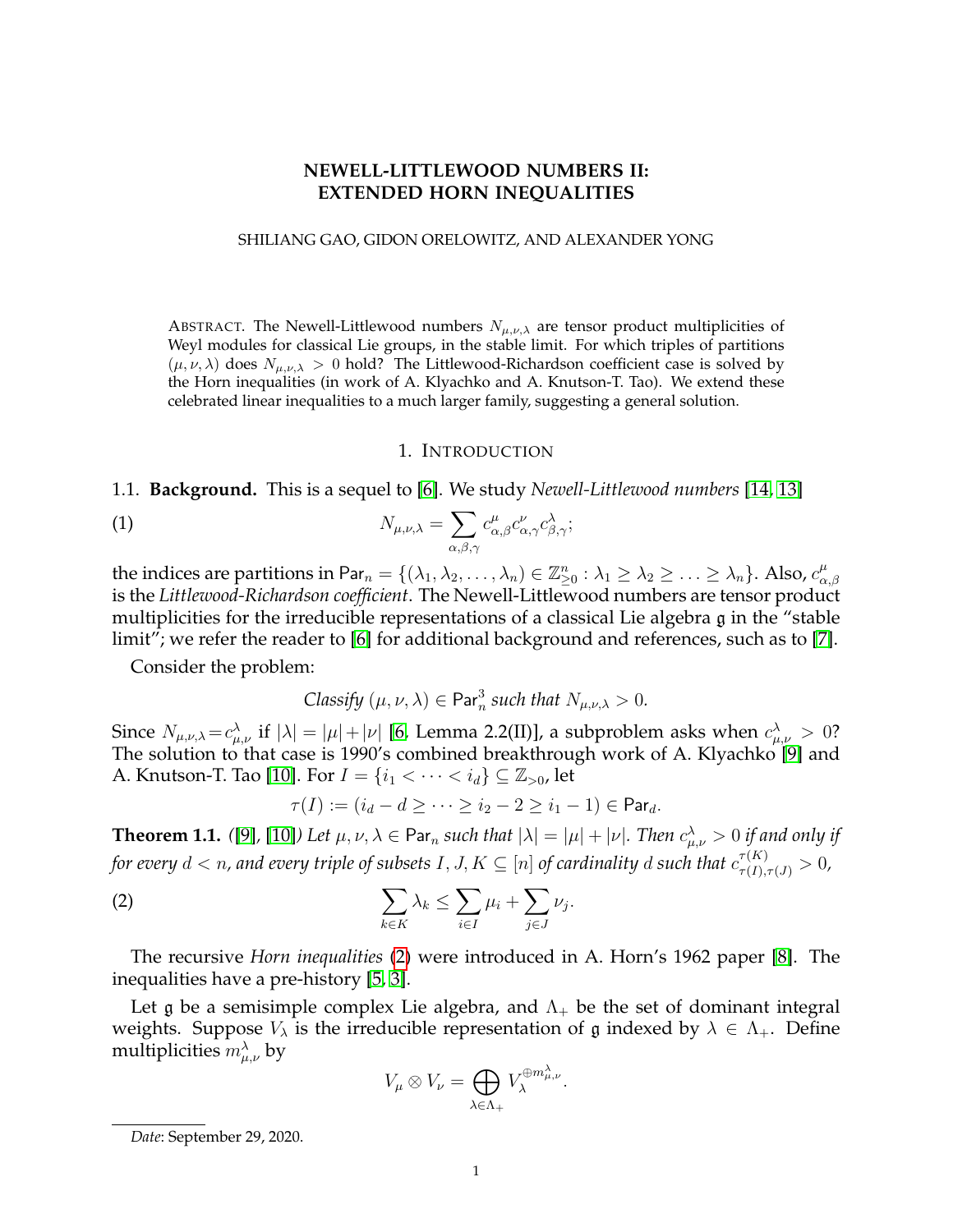The *tensor semigroup* is

$$
\text{Tensor}(\mathfrak{g}) = \{ (\mu, \nu, \lambda) \in \Lambda^3_+ : m_{\mu, \nu}^{\lambda} > 0 \}.
$$

Compare this with the *saturated tensor cone*,

$$
\mathsf{SatTensor}(\mathfrak{g}) = \{(\mu, \nu, \lambda) \in \Lambda^3_+ : \exists t \in \mathbb{Z}_{>0}, m_{t\mu, t\nu}^{t\lambda} > 0\}.
$$

There are generalized Horn inequalities describing SatTensor(g) [\[2\]](#page-9-6). In type A, the *saturation theorem* [\[10\]](#page-10-2) implies

 $Tensor(sI(n)) = SatTensor(sI(n)).$ 

For the other classical types, this is either false, or not known (see [\[16,](#page-10-3) [12\]](#page-10-4)). Therefore, although each  $N_{\mu,\nu,\lambda}$  is a tensor product multiplicity for g of classical type, these results, while definitely related, do not immediately solve the problem.<sup>[1](#page-1-0)</sup>

N. Ressayre [\[15\]](#page-10-5) introduces different generalized Horn inequalities that hold when the *Kronecker coefficient*  $g_{\mu,\nu,\lambda}$  is nonzero. Those coefficients are also tensor product multiplicities, but for Specht modules, not Weyl modules.

1.2. **Main results.** We suggest an answer to our problem, by introducing a large, new family of inequalities extending [\(2\)](#page-0-0).

<span id="page-1-5"></span>**Definition 1.2.** *An extended Horn inequality is*

<span id="page-1-1"></span>(3) 
$$
0 \leq \sum_{i \in A} \mu_i - \sum_{i \in A'} \mu_i + \sum_{j \in B} \nu_j - \sum_{j \in B'} \nu_j + \sum_{k \in C'} \lambda_k - \sum_{k \in C'} \lambda_k
$$

where  $A, A', B, B', C, C' \subseteq [n] := \{1, 2, ..., n\}$  satisfy

(I)  $A \cap A' = B \cap B' = C \cap C' = \emptyset$ (II)  $|A| = |B'| + |C'|$ ,  $|B| = |A'| + |C'|$ ,  $|C| = |A'| + |B'|$ (III) There exists  $A_1, A_2, B_1, B_2, C_1, C_2 \subseteq [n]$  such that: (1)  $|A_1| = |A_2| = |A'|$ ,  $|B_1| = |B_2| = |B'|$ ,  $|C_1| = |C_2| = |C'|$ (2)  $c^{\tau(A')}_{\tau(A_1)}$  $\frac{\tau(A')}{\tau(A_1), \tau(A_2)}, \frac{\tau(B')}{\tau(B_1)}$  $\frac{\tau(B')}{\tau(B_1), \tau(B_2)}, c^{\tau(C')}_{\tau(C_1), \tau(C_2)}>0$ (3)  $c^{\tau(A)}_{\tau(B)}$  $\frac{\tau(A)}{\tau(B_1),\tau(C_2)}, \frac{\tau(B)}{C\tau(C_1)}$  $\tau^{(B)}_{\tau(C_1),\tau(A_2)}, c^{\tau(C)}_{\tau(A_1),\tau(B_2)} > 0.$ 

This family contains a number of simpler-to-state subfamilies, including the Horn inequalities [\(2\)](#page-0-0) and those considered in [\[6\]](#page-9-0); see Proposition [2.6.](#page-4-0) This is our main result:

<span id="page-1-2"></span>**Theorem 1.3.**  $(\mu, \nu, \lambda) \in \text{Par}_n^3$  satisfies [\(3\)](#page-1-1) if  $N_{\mu,\nu,\lambda} > 0$ .

We prove Theorem [1.3](#page-1-2) in Section [2.](#page-2-0) Another necessary condition for  $N_{\mu,\nu,\lambda} > 0$  is a parity requirement [\[6,](#page-9-0) Lemma 2.2]:

<span id="page-1-3"></span>
$$
|\mu| + |\nu| + |\lambda| \equiv 0 \pmod{2}.
$$

Let  $\mathcal{G}_n$  be the tuples  $(A, A', B, B', C, C')$  satisfying (I)–(III). We believe that [\(3\)](#page-1-1) combined with [\(4\)](#page-1-3) provides a classification.

<span id="page-1-4"></span>**Conjecture 1.4.** If  $(\mu, \nu, \lambda) \in \text{Par}_n^3$  satisfies [\(4\)](#page-1-3), and [\(3\)](#page-1-1) holds for every  $(A, A', B, B', C, C') \in \mathcal{G}_n$ , *then*  $N_{\mu,\nu,\lambda} > 0$ *.* 

<span id="page-1-0"></span><sup>&</sup>lt;sup>1</sup>Exploration of this point may appear elsewhere.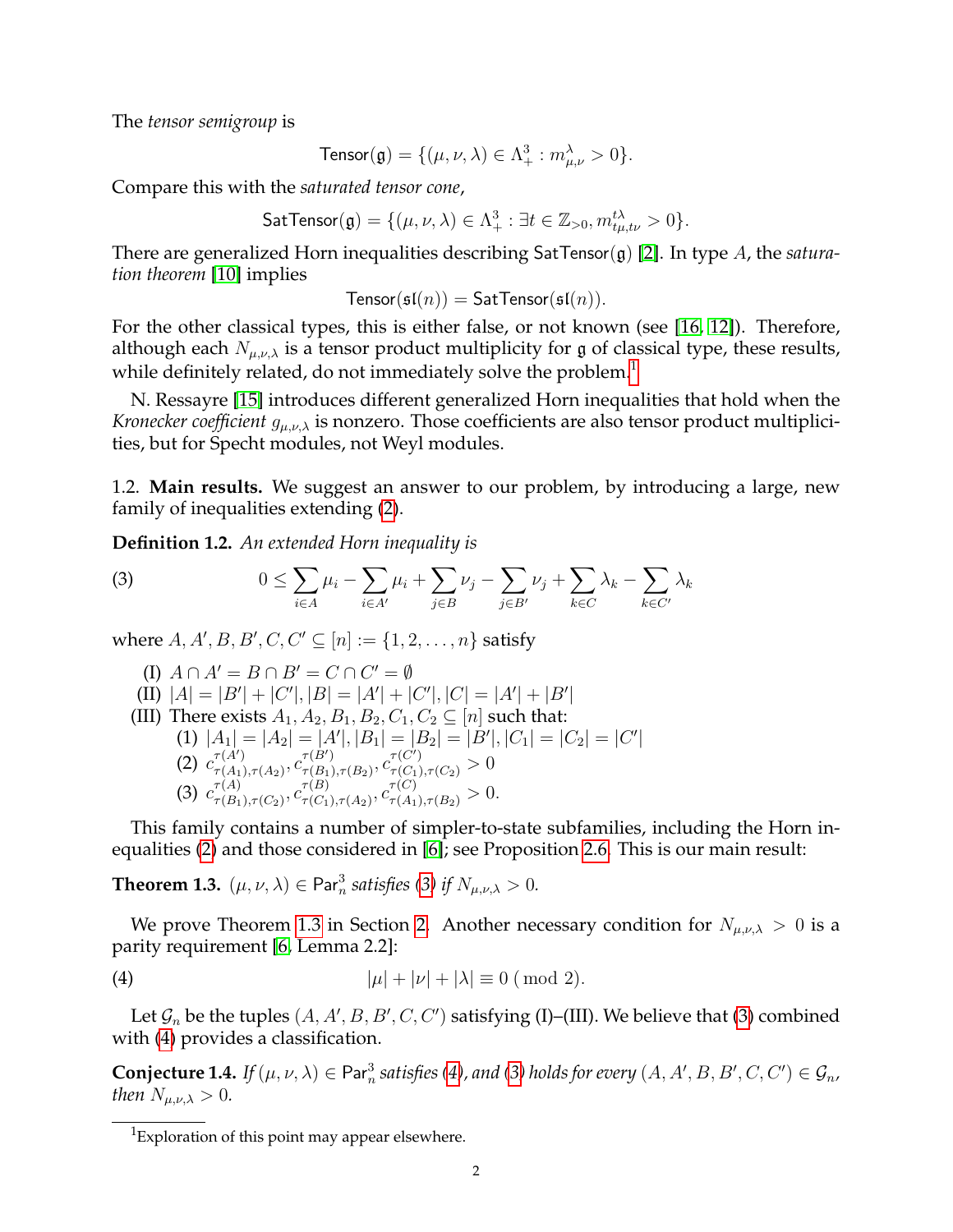This is exhaustively computer-checked, with D. Brewster's assistance, for up to  $n \leq 4$ and  $|\mu|, |\nu|, |\lambda| \leq 20$ , for  $n = 5$  and  $|\mu|, |\nu|, |\lambda| \leq 16$ , and for  $n = 6$  and  $|\mu|, |\nu|, |\lambda| \leq 12$ .

Since the extended Horn inequalities are homogeneous in  $\mu_i, \nu_j, \lambda_k$ , Conjecture [1.4](#page-1-4) immediately implies the *Newell-Littlewood saturation conjecture* [\[6,](#page-9-0) Conjecture 5.4]:

<span id="page-2-1"></span>(5) If 
$$
(\mu, \nu, \lambda) \in \text{Par}_n^3
$$
 and (4) holds, then  $N_{t\mu, t\nu, t\lambda} > 0 \Rightarrow N_{\mu, \nu, \lambda} > 0$ ,

where  $t \in \mathbb{Z}_{>0}$  and  $t\mu = (t\mu_1, t\mu_2, ...) \in \text{Par}_n$ . However, unlike the situation of [\[10\]](#page-10-2), we have no proof that  $(5) \Rightarrow$  $(5) \Rightarrow$  Conjecture [1.4.](#page-1-4)

<span id="page-2-4"></span>The Newell-Littlewood numbers enjoy a symmetry ([\[6,](#page-9-0) Lemma 2.2(I)]), namely, that

(6) 
$$
N_{\mu^{(1)},\mu^{(2)},\mu^{(3)}} = N_{\mu^{(\sigma(1))},\mu^{(\sigma(2))},\mu^{(\sigma(3))}}, \text{ for any } \sigma \in \mathfrak{S}_3.
$$

By construction, the extended Horn inequalities respect this  $\mathfrak{S}_3$ -symmetry. It is also evident from the definition that  $\mathcal{G}_n \subset \mathcal{G}_{n+1}$ .

In Section [3](#page-6-0) we will prove the "Pieri case" of Conjecture [1.4.](#page-1-4)

<span id="page-2-5"></span>**Theorem 1.5.** *Conjecture* [1.4](#page-1-4) *is true when at least one of*  $\mu, \nu, \lambda$  *is a row or a column.* 

In contrast with [\[2,](#page-9-6) [15\]](#page-10-5), our methods are completely combinatorial, starting from [\(1\)](#page-0-1). The main work was the uncovering of the form of the inequalities [\(3\)](#page-1-1).

2. PROOF OF THEOREM [1.3,](#page-1-2) SUBFAMILIES, AND STABILITY

## <span id="page-2-0"></span>2.1. **Proof of Theorem [1.3:](#page-1-2)** We need this result of E. Briand-R. Orellana-M. Rosas:

<span id="page-2-2"></span>**Theorem 2.1.** [\[4,](#page-9-7) Theorem 4] *For any partition*  $\lambda$ ,  $\mu$  and  $\nu$  such that  $\lambda \subseteq (n^{k+l})$ ,  $\mu \subseteq (n^k)$  and  $\nu \subseteq (n^l)$ ,

$$
c_{\mu,\nu}^{\lambda} = c_{\mu^{\vee(n^k)},\nu^{\vee(n^l)}}^{\lambda^{\vee(n^{k+l})}},
$$

where if  $\theta\subseteq (n^m)$ ,  $\theta^{\vee (n^m)}$  is the partition obtained by taking the complement of  $\theta\subseteq n\times m$  and *rotating* 180*-degrees.*

We use the following reformulation of the main definition.

<span id="page-2-3"></span>**Lemma 2.2.** *In Definition [1.2,](#page-1-5) it is equivalent to replace Condition (III)(3) with*

(III)(3)' 
$$
m_A := \min(|B'|, |C'|), m_B := \min(|A'|, |C'|), m_C := \min(|A'|, |B'|)
$$
  
\n $0 < c_{\tau(B_1^c \cup [n+1, n+|A|-m_A])}^{\tau(A \cup [n+1, n+|A|-m_A])}$   
\n $0 < c_{\tau(B_1^c \cup [n+1, n+|B|-m_B])}^{\tau(C_2^c \cup [n+1, n+|C_2|-m_A])}$ ,  
\n $0 < c_{\tau(C_1^c \cup [n+1, n+|C_1|-m_B]), \tau(A_2^c \cup [n+1, n+|A_2|-m_B])}$ ,  
\n $0 < c_{\tau(A_1^c \cup [n+1, n+|A_1|-m_C])}^{\tau(C_1^c \cup [n+1, n+|C|-m_B])}$ ,  
\n(Above  $A^c, B^c, C^c \subseteq [n]$ .)

*Proof.* Notice that

$$
\tau(C^{c} \cup [n+1, n+|C| - m_{C}])
$$
  
=  $\tau(C^{c}) \cup (n+1 - (n-|C|+1))^{|C| - m_{C}}$   
=  $\tau(C^{c}) \cup |C|^{|C| - m_{C}}$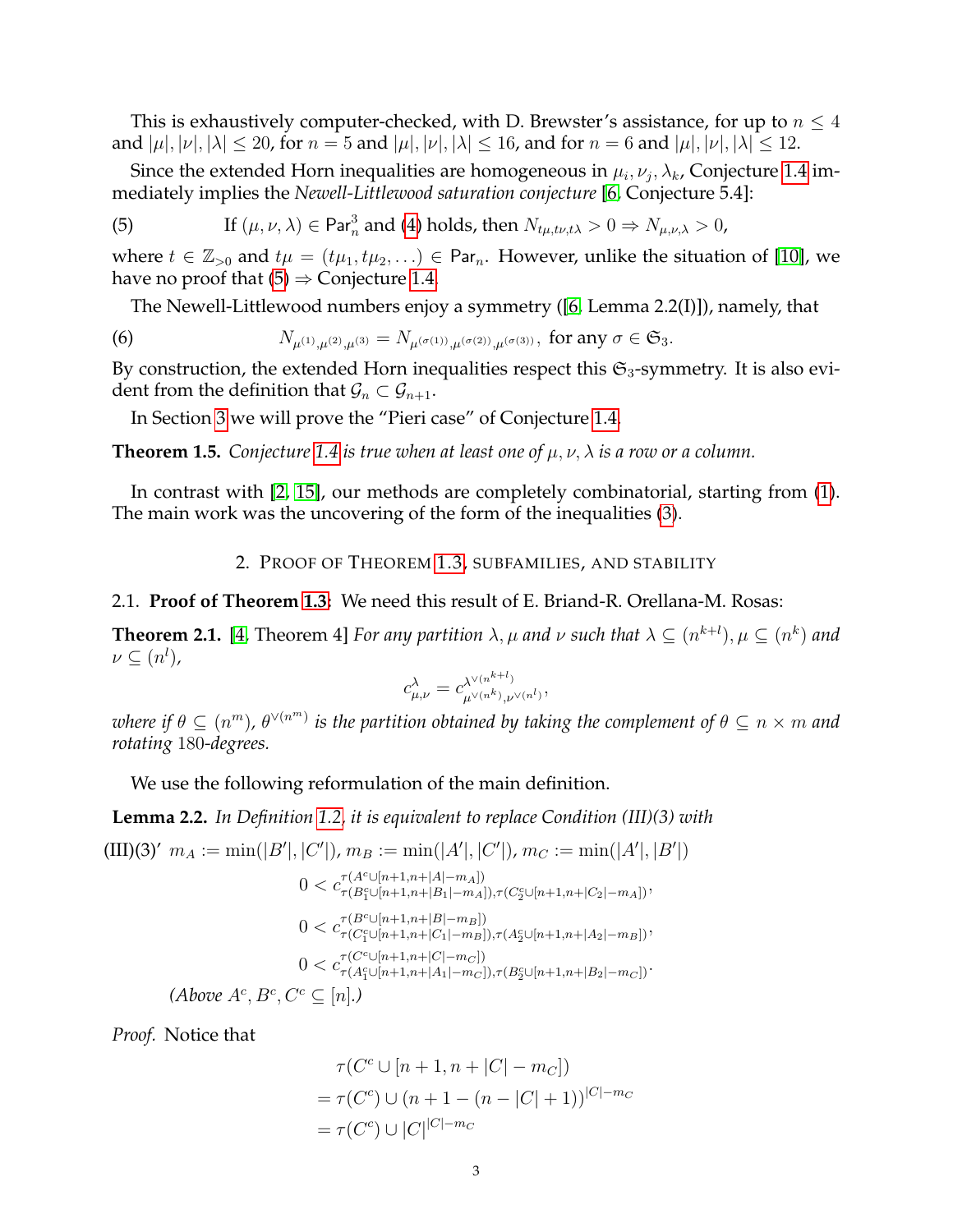Now,  $\tau(C^c)$  is in fact  $\tau(C)^\vee$  *and transposed*. Thus

$$
\tau(C^{c}) \cup |C|^{|C|-m_C} = (\tau(C)^{\vee} + (|C|-m_C)^{|C|})'.
$$

A similar equality holds for the other two arguments. Hence

 $c_{\tau(A^c \cup [n+1,n+|C|-m_C])}^{\tau(C^c \cup [n+1,n+|C|-m_C])}$  $\tau(A_1^c \cup [n+1,n+|A_1|-m_C]), \tau(B_2^c \cup [n+1,n+|B_2|-m_C])$  $= c^{(\tau(C)^{\vee} + |C|^{|C|-m_C})'}_{(\tau(A, \cdot) \vee + |A| \cdot |A| - |m)}$  $(\tau(A_1)^{\vee} + |A_1|^{|A_1|-m}C)'$ ,  $(\tau(B_2)^{\vee} + |B_2|^{|B_2|-m}C)'$  $= c^{\tau(C)^{\vee} + (|C| - m_C)^{|C|}}_{\tau(A, \vee) \cup (|A| + m_C)}$  $\tau(C)$ ' +(|C|−mc)' $\tau(A_1)^{\vee}$ +(|A<sub>1</sub>|−m<sub>C</sub>)<sup>|A</sup>1<sup>|</sup>, $\tau(B_2)^{\vee}$ +(|B<sub>2</sub>|−m<sub>C</sub>)<sup>|B</sup>2<sup>|</sup>'

where we have used the standard symmetry  $c_{\alpha,\beta}^{\gamma}=c_{\alpha'}^{\gamma'}$  $_{\alpha',\beta'}^\gamma.$ 

Since

$$
\tau(C)^{\vee} \subseteq (n-|C|)^{|C|}, \tau(A_1)^{\vee} \subseteq (n-|A_1|)^{|A_1|} \text{ and } \tau(B_2)^{\vee} \subseteq (n-|B_2|)^{|B_2|},
$$

one has

$$
\tau(C)^{\vee} + (|C| - m_C)^{|C|} \subseteq (n - m_C)^{|C|},
$$
  
\n
$$
\tau(A_1)^{\vee} + (|A_1| - m_C)^{|A_1|} \subseteq (n - m_C)^{|A_1|},
$$
  
\n
$$
\tau(B_2)^{\vee} + (|B_2| - m_C)^{|B_2|} \subseteq (n - m_C)^{|B_2|}.
$$

Observe

$$
(\tau(C)^{\vee} + (|C| - m_C)^{|C|})^{\vee((n - m_C)^{|C|})} = \tau(C),
$$
  
\n
$$
(\tau(A_1)^{\vee} + (|A_1| - m_C)^{|A_1|})^{\vee((n - m_C)^{|A_1|})} = \tau(A_1),
$$
  
\n
$$
(\tau(B_2)^{\vee} + (|C| - m_C)^{|B_2|})^{\vee((n - m_C)^{|B_2|})} = \tau(B_2).
$$

Since, by Condition (II),  $|C| = |A_1| + |B_2|$ , we can apply Theorem [2.1](#page-2-2) and obtain

$$
c_{\tau(A_1)^{\vee} + (|A_1| - m_C)^{|C|}}^{\tau(C)^{\vee} + (|C| - m_C)^{|C|}} = c_{\tau(A_1), \tau(B_2)}^{\tau(C)^{\vee} + (|C| - m_C)^{|D|}} = c_{\tau(A_1), \tau(B_2)}^{\tau(C)^{\vee} + (|C| - m_C)^{|C|}}.
$$

The other two cases are similarly proved to be equivalent with the corresponding condition in Definition [1.2.](#page-1-5)

Let  $(A, A', B, B', C, C') \in \mathcal{G}_n$ , and let  $(A_1, A_2, B_1, B_2, C_1, C_2)$  be as in (III). Let  $\mu, \nu, \lambda \in$ Par<sub>n</sub> satisfy  $N_{\mu,\nu,\lambda} > 0$ . By [\(1\)](#page-0-1), there exist  $\alpha, \beta, \gamma \in \text{Par}_n$  such that

$$
c_{\alpha,\beta}^{\mu}, c_{\alpha,\gamma}^{\nu}, c_{\beta,\gamma}^{\lambda} > 0.
$$

By Theorem [1.1,](#page-0-2)  $(\mu, \alpha, \beta)$ ,  $(\nu, \alpha, \gamma)$ , and  $(\lambda, \beta, \gamma)$  satisfy [\(2\)](#page-0-0). In particular,

(7) 
$$
\sum_{i\in A'}\mu_i \leq \sum_{i\in A_1}\beta_i + \sum_{i\in A_2}\alpha_i, \sum_{j\in B'}\nu_j \leq \sum_{j\in B_1}\alpha_j + \sum_{j\in B_2}\gamma_j, \sum_{k\in C'}\lambda_k \leq \sum_{k\in C_1}\gamma_k + \sum_{k\in C_2}\beta_k
$$

In addition, since  $\mu, \alpha, \beta \in \text{Par}_n$ , and in view of Lemma [2.2,](#page-2-3)

$$
\sum_{i \in A} \mu_i = |\mu| - \sum_{i \in A^c} \mu_i
$$

$$
= |\mu| - \sum_{i \in A^c \cup [n+1, n+|A|-m_A]} \mu_i
$$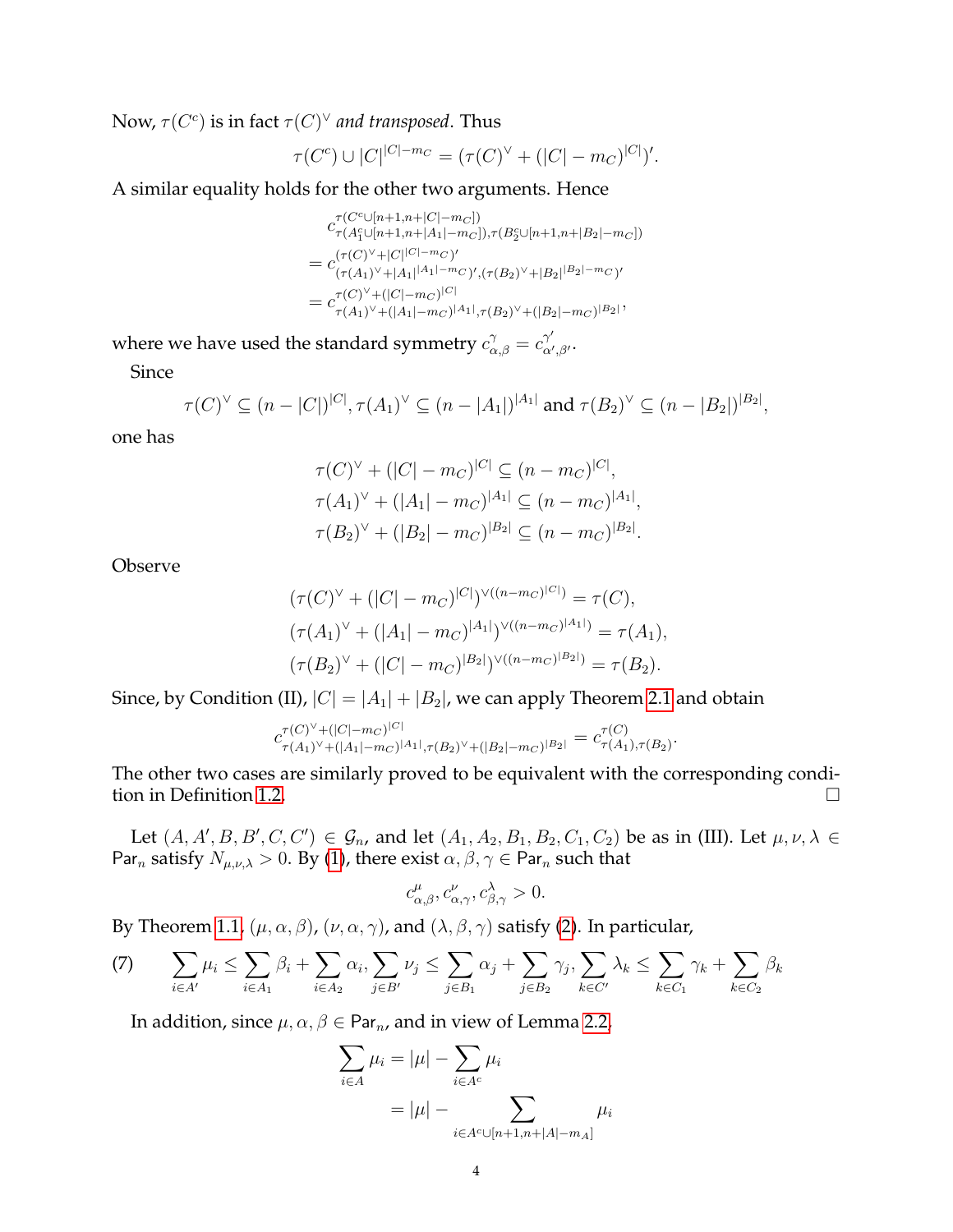$$
\geq |\mu| - \sum_{i \in B_1^c \cup [n+1, n+|B_1| - m_A]} \alpha_i - \sum_{i \in C_2^c \cup [n+1, n+|C_2| - m_A]} \beta_i
$$
  
\n
$$
= |\mu| - \sum_{i \in B_1^c} \alpha_i - \sum_{i \in C_2^c} \beta_i
$$
  
\n
$$
= |\alpha| - \sum_{i \in B_1^c} \alpha_i + |\beta| - \sum_{i \in C_2^c} \beta_i
$$
  
\n
$$
= \sum_{i \in B_1} \alpha_i + \sum_{i \in C_2} \beta_i.
$$

By the same logic,

$$
\sum_{j\in B}\nu_j\geq \sum_{j\in C_1}\gamma_j+\sum_{j\in A_2}\alpha_j \text{ and } \sum_{k\in C}\gamma_k\geq \sum_{k\in A_1}\beta_k+\sum_{k\in B_2}\gamma_k.
$$

Therefore,

$$
\sum_{i \in A'} \mu_i + \sum_{j \in B'} \nu_j + \sum_{k \in C'} \lambda_k \leq (\sum_{i \in A_1} \beta_i + \sum_{i \in A_2} \alpha_i) + (\sum_{j \in B_1} \alpha_j + \sum_{j \in B_2} \gamma_j) + (\sum_{k \in C_1} \gamma_k + \sum_{k \in C_2} \beta_k)
$$
  
= 
$$
(\sum_{i \in B_1} \alpha_i + \sum_{i \in C_2} \beta_i) + (\sum_{j \in C_1} \gamma_j + \sum_{j \in A_2} \alpha_j) + (\sum_{k \in A_1} \beta_k + \sum_{k \in B_2} \gamma_k)
$$
  

$$
\leq \sum_{i \in A} \mu_i + \sum_{j \in B} \nu_j + \sum_{k \in C} \lambda_k.
$$

*Remark* 2.3*.* Using the above argument, one can show that other inequalities of the form [\(3\)](#page-1-1) hold. For example, we can replace (III) by  $(III)(3)'$  and replace (II) by

 $\text{(II)'}\ |A| \ge \max(|B'|, |C'|), |B| \ge \max(|A'|, |C'|), |C| \ge \max(|A'|, |B'|).$ 

Any  $(\mu, \nu, \lambda) \in \mathsf{Par}^3_n$  such that  $N_{\mu,\nu,\lambda} > 0$  satisfies the corresponding inequality.

# 2.2. **Special subclasses of the inequalities.** In [\[6\]](#page-9-0) we proved:

**Theorem 2.4** (Extended Weyl inequalities). Let  $(\mu, \nu, \lambda) \in \text{Par}_n^3$  and  $1 \leq k \leq i < j \leq l \leq n$ , *let*  $m = \min(i - k, l - j)$  and  $M = \max(i - k, l - j)$ . If  $N_{\mu,\nu,\lambda} > 0$  then

<span id="page-4-1"></span>(8) 
$$
\mu_i - \mu_j \leq \lambda_k - \lambda_l + \nu_{m-p+1} + \nu_{M+p+2}, \text{ where } 0 \leq p \leq m.
$$

**Definition 2.5.** For disjoint  $X, Y \subseteq [n]$ , the subset-sum inequalities are

<span id="page-4-2"></span>(9) 
$$
0 \leq \sum_{i \in X} \mu_i + \sum_{i \in Y} \nu_i - \sum_{i \in Y} \mu_i - \sum_{i \in X} \nu_i + \sum_{i=1}^{|X|+|Y|} \lambda_i.
$$

<span id="page-4-0"></span>**Proposition 2.6.** Any  $(\mu, \nu, \lambda) \in \text{Par}_n^3$  that satisfy all of the extended Horn inequalities [\(3\)](#page-1-1) also *satisfy all*  $\mathfrak{S}_3$ -permutations [\(6\)](#page-2-4) of:

- (i) *the Horn inequalities* [\(2\)](#page-0-0)*;*
- (ii) *the extended Weyl inequalities* [\(8\)](#page-4-1)*;*
- (iii) *the subset-sum inequalities* [\(9\)](#page-4-2)*;*
- (iv) *the triangle inequalities on*  $|\mu|$ *,*  $|\nu|$ *, and*  $|\lambda|$ *;*
- (v)  $|\mu \wedge \nu| \geq \frac{|\mu| + |\nu| |\lambda|}{2}$ .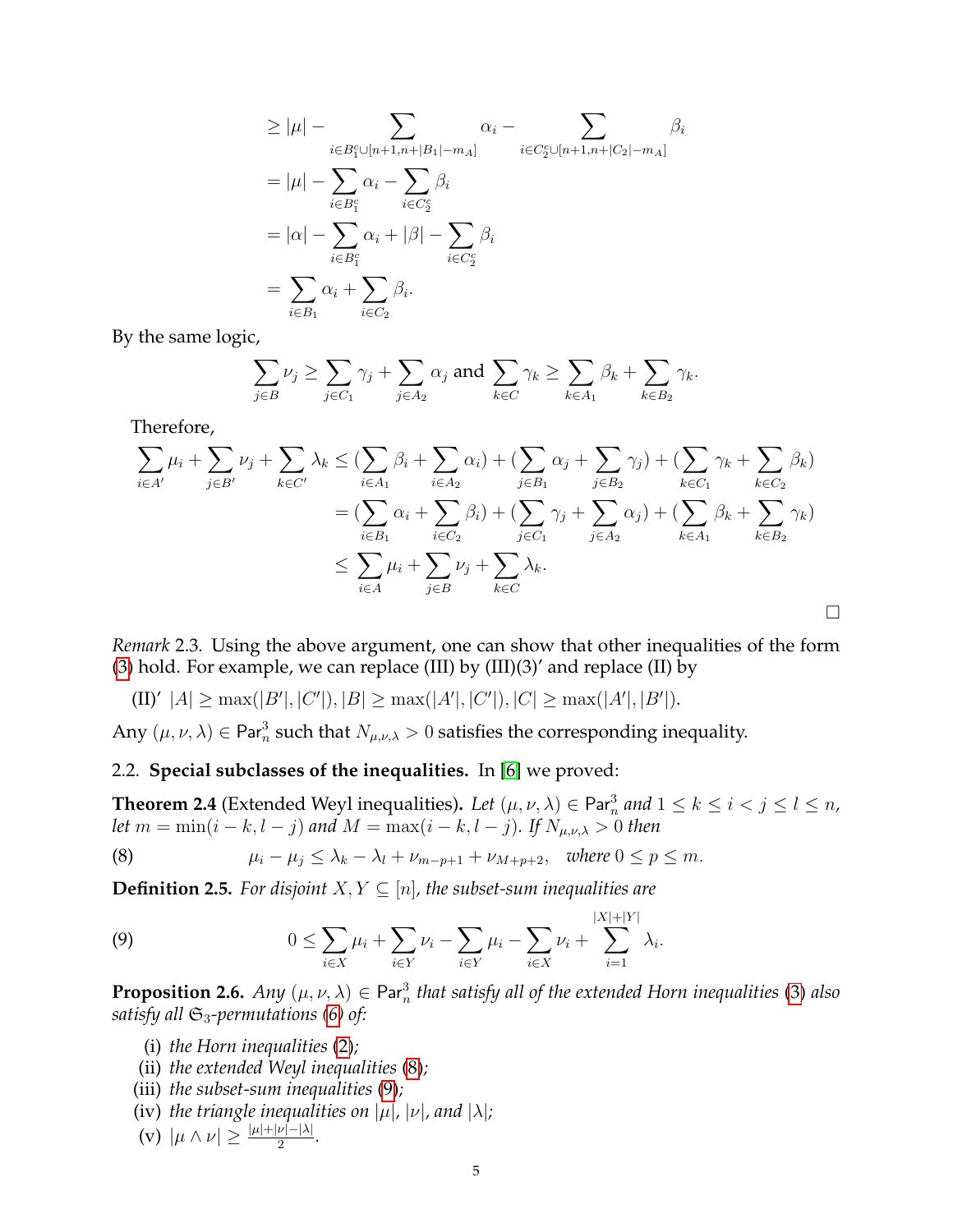*Proof.* A Horn inequality is of the form

$$
\sum_{i \in X} \mu_i \le \sum_{j \in Y} \nu_j + \sum_{k \in Z} \lambda_k
$$

for  $X, Y, Z \subseteq [n]$  and  $c^{\tau(X)}_{\tau(Y), \tau(Z)} > 0$ . Letting

$$
(A, A', B, B', C, C') := (\emptyset, X, Y, \emptyset, Z, \emptyset)
$$

with  $(A_1, A_2, B_1, B_2, C_1, C_2)$  as  $(Z, Y, \emptyset, \emptyset, \emptyset)$  shows this is an extended Horn inequality. The Littlewood-Richardson positivity conditions (III)(2) and (III)(3) clearly hold. Any  $\mathfrak{S}_3$ symmetry of the Horn inequality is of the form [\(3\)](#page-1-1), since being of the form [\(3\)](#page-1-1) is evidently preserved under  $\mathfrak{S}_3$ .

Similarly, let

$$
(A, A', B, B', C, C') := (\{j\}, \{i\}, \{m-p+1, M+p+2\}, \emptyset, \{k\}, \{l\})
$$

with  $(A_1, A_2, B_1, B_2, C_1, C_2)$  as  $({k}, {i-k+1}, \emptyset, \emptyset, {l-j+1}, {j}).$  Let us only comment on the assertion  $c_{\tau(C_1),\tau(A_2)}^{\tau(B)}=c_{(l-j),(i-k)}^{(M+p,m-p)}>0$ , which is true by Pieri's rule. Thus, [\(8\)](#page-4-1) is of the form [\(3\)](#page-1-1).

The subset-sum inequalities are of type [\(3\)](#page-1-1). Let

$$
(A, A', B, B', C, C') := (X, Y, Y, X, [|X| + |Y|], \emptyset)
$$

with  $(A_1, A_2, B_1, B_2, C_1, C_2) := ([[Y]], Y, X, [[X]], \emptyset, \emptyset)$ . By letting  $X = [n]$  and  $Y = \emptyset$ , the triangle inequalities are cases of the subset-sum inequalities. The verification is clear.

Let  $X := \{i \in [n] : \mu_i \le \nu_i\}$ , and let  $Y := \{i \in [n] : \mu_i > \nu_i\} = X^c$ . Then

$$
|\mu \wedge \nu| = \sum_{i \in X} \mu_i + \sum_{j \in Y} \nu_j,
$$

and so (v) can be rewritten as

$$
2\sum_{i\in X}\mu_i + 2\sum_{j\in Y}\nu_j \ge \sum_{i=1}^n \mu_i + \sum_{j=1}^n \nu_j - \sum_{k=1}^n \lambda_k
$$

or

<span id="page-5-2"></span><span id="page-5-1"></span><span id="page-5-0"></span>
$$
0 \le \sum_{i \in X} \mu_i - \sum_{i \in Y} \mu_i + \sum_{j \in Y} \nu_j - \sum_{j \in X} \nu_j + \sum_{k=1}^n \lambda_k
$$

This is a subset-sum inequality, and we are done by (iii).  $\Box$ 

*Example* 2.7. The extended Horn inequalities for  $n = 2$  are the  $\mathfrak{S}_3$ -permutations [\(6\)](#page-2-4) of:

$$
(10) \t\t\t 0 \leq \mu_1 + \nu_1 - \lambda_1
$$

$$
(11) \t\t\t 0 \leq \mu_1 + \nu_2 - \lambda_2
$$

(12) 
$$
0 \leq \mu_1 + \mu_2 + \nu_1 + \nu_2 - \lambda_1 - \lambda_2
$$

<span id="page-5-3"></span>(13) 
$$
0 \leq \mu_1 - \mu_2 - \nu_1 + \nu_2 + \lambda_1 + \lambda_2
$$

where [\(10\)](#page-5-0) and [\(11\)](#page-5-1) are Horn inequalities, [\(12\)](#page-5-2) is a triangle inequality, and [\(13\)](#page-5-3) is both an extended Weyl inequality and a subset-sum inequality.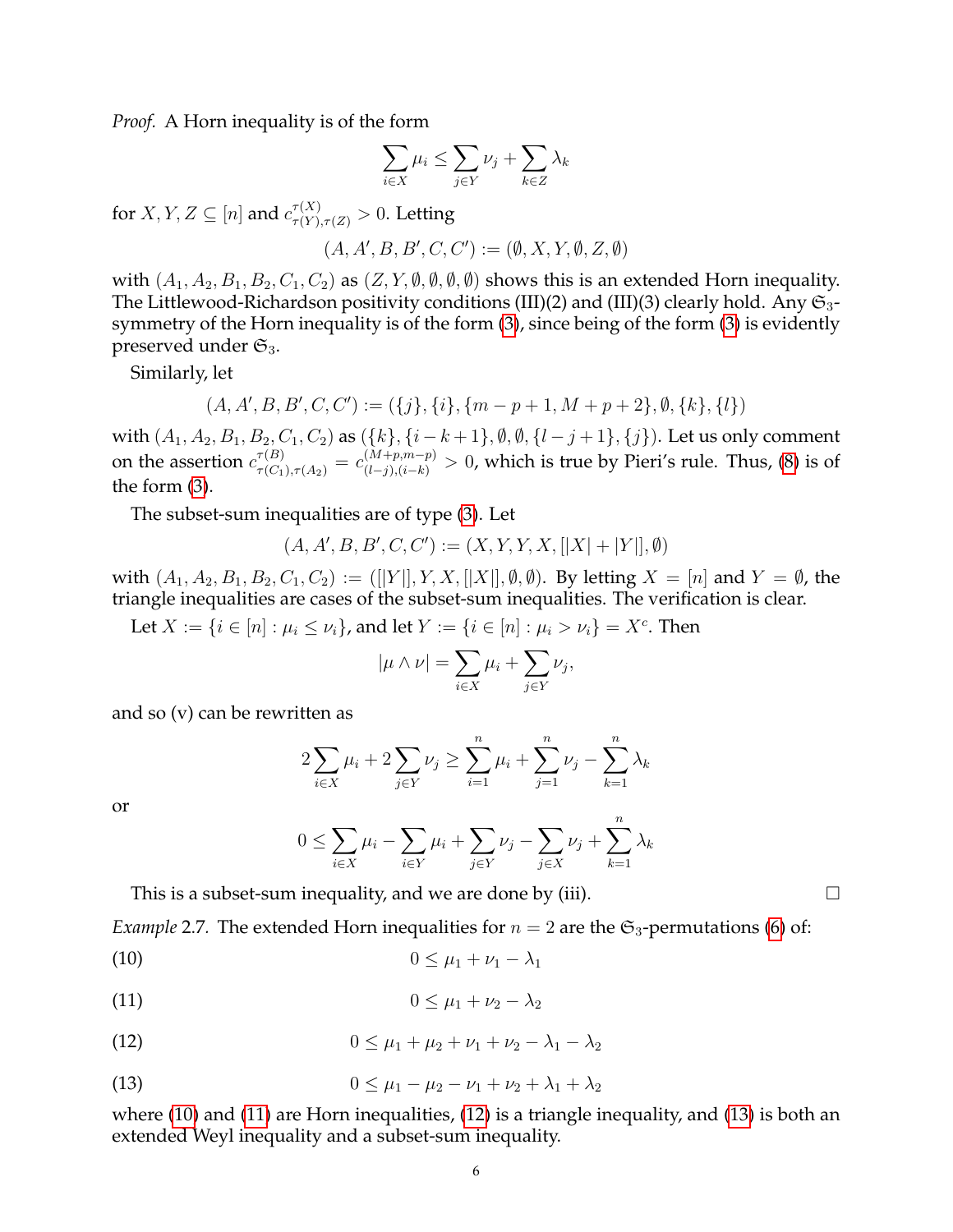*Example* 2.8. The extended Horn inequalities for  $n = 3$  are the  $\mathfrak{S}_3$ -permutations of the  $n = 3$  Horn inequalities, extended Weyl inequalities, subset-sum inequalities,

(14) 
$$
0 \leq -\mu_1 + \mu_2 + \mu_3 + \nu_1 - \nu_2 + \nu_3 + \lambda_1 + \lambda_2 - \lambda_3,
$$

<span id="page-6-1"></span>(15)  $0 \leq \mu_1 - \mu_2 + \mu_3 + \nu_1 - \nu_2 + \nu_3 + \lambda_1 - \lambda_2 + \lambda_3,$ 

(16) 
$$
0 \leq \mu_1 - \mu_2 + \nu_1 - \nu_2 + \lambda_2 + \lambda_3,
$$

(17) 
$$
0 \leq \mu_2 - \mu_3 + \nu_2 - \nu_3 + \lambda_2 + \lambda_3.
$$

*Example* 2.9 (Minimal inequalities?)*.* The Horn inequalities [\(2\)](#page-0-0) are redundant. One can shorten the list to those where

<span id="page-6-3"></span><span id="page-6-2"></span>
$$
c_{\tau(I),\tau(J)}^{\tau(K)} = 1;
$$

this is a result of P. Belkale [\[1,](#page-9-8) Theorem 9] (conjectured by C. Woodward). That each of these inequalities are essential is proved by A. Knutson-T. Tao-C. Woodward [\[11,](#page-10-6) Sec-tion 6]. We know of no naïve analogue of these results. Specifically, the inequalities [\(15\)](#page-6-1), [\(16\)](#page-6-2), and [\(17\)](#page-6-3) are redundant, since they are implied by the "partition inequalities", *i.e.*,  $\mu, \nu, \lambda \in \text{Par}_3$ . However, all Littlewood-Richardson coefficients associated with [\(16\)](#page-6-2) and [\(17\)](#page-6-3) are 1.

# **Proposition 2.10.** *Conjecture* [1.4](#page-1-4) *holds for*  $n = 2$ *.*

*Proof.* We prove the contrapositive. Suppose  $N_{\mu,\nu,\lambda} = 0$  and [\(4\)](#page-1-3) holds. By [\[6,](#page-9-0) Theorem 5.14] either an  $n = 2$  Horn inequality or extended Weyl inequality fails. By Proposition [2.6\(](#page-4-0)ii), the inequalities [\(3\)](#page-1-1) include the Horn inequalities and the extended Weyl inequalities. Therefore, an inequality [\(3\)](#page-1-1) is violated.  $\square$ 

## 3. PROOF OF THEOREM [1.5](#page-2-5)

<span id="page-6-0"></span>First consider the case where one of the partitions is a single row. Without loss of generality,  $\lambda = (p)$ . By Proposition [2.6\(](#page-4-0)i),  $(\mu, \nu, \lambda)$  satisfies all  $\mathfrak{S}_3$  permutations of the Horn inequalities. In particular, they satisfy  $\mu_{i+1} \leq \nu_i + \lambda_2$  and  $\nu_{i+1} \leq \mu_i + \lambda_2$  for all  $i \in [n-1]$ . This implies that  $\mu_{i+1} \leq \nu_i$  and  $\nu_{i+1} \leq \mu_i$ , so  $\mu_{i+1}, \nu_{i+1} \leq (\mu \wedge \nu)_i$  for all  $i \in [n-1]$ , which is equivalent to saying that  $\mu/(\mu \wedge \nu)$  and  $\nu/(\mu \wedge \nu)$  are horizontal strips.

Let  $k := \frac{|\mu| + |\nu| - p}{2}$  $\frac{|\nu| - p}{2}$ . Since Proposition [2.6\(](#page-4-0)iv) says that  $(\mu, \nu, \lambda)$  satisfies the triangle inequalities,  $k\geq 0$ . Moreover,  $|\mu|+|\nu|+|\lambda|$  is even (by hypothesis), hence  $k\in\mathbb{Z}_{\geq 0}$ . Propo-sition [2.6\(](#page-4-0)v) also says that  $k \leq |\mu \wedge \nu|$ .

**Claim 3.1.** *There exist at least*  $|\mu \wedge \nu| - k$  *columns i such that*  $\mu'_i = \nu'_i > 0$ *.* 

*Proof.* Without loss of generality, say that  $\mu_1 \leq \nu_1$ . Since  $\mu/(\mu \wedge \nu)$  is a horizontal strip, there are  $|\mu/(\mu \wedge \nu)| = |\mu| - |\mu \wedge \nu|$  columns *i* such that  $\mu'_i > \nu'_i$ , and similarly there are  $|\nu| - |\mu \wedge \nu|$  columns *i* such that  $\mu'_i < \nu'_i$ . Since there are  $\nu_1$  columns where at least one of  $\mu'_i$  or  $\nu'_i$  is nonzero, this means that there are  $\nu_1 - |\mu| - |\nu| + 2|\mu \wedge \nu|$  columns such that  $\mu'_i = \nu'_i > 0$ , so it suffices to prove that

<span id="page-6-4"></span>
$$
\nu_1 - |\mu| - |\nu| + 2|\mu \wedge \nu| \ge |\mu \wedge \nu| - k.
$$

Rearranging the terms and substituting in for the definition of  $k$ , this becomes

(18) 
$$
0 \leq \nu_1 - |\mu| - |\nu| + |\mu \wedge \nu| + \frac{|\mu| + |\nu| - p}{2}.
$$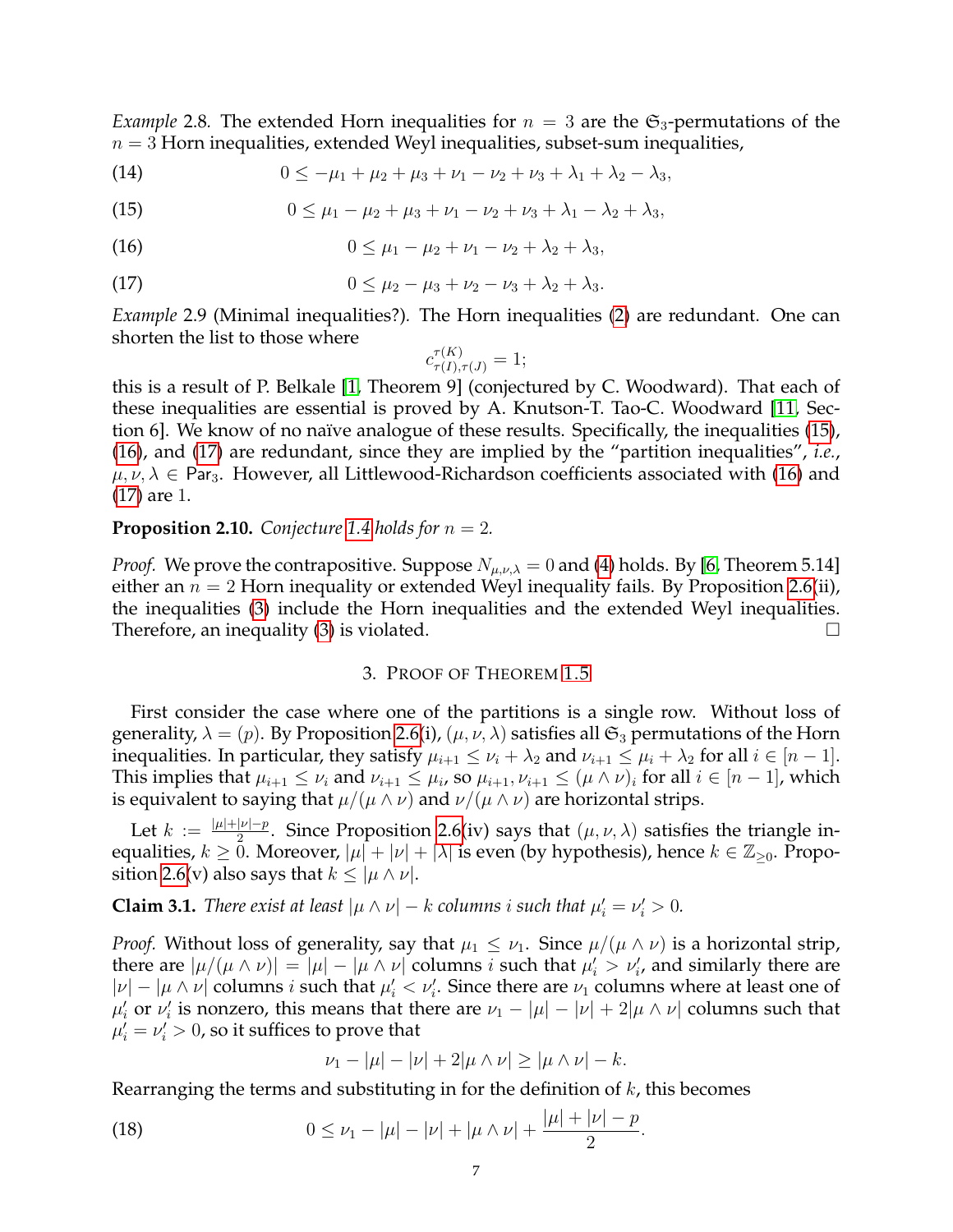Define

 $X := \{i \in [n] : \mu_i > \nu_i\}$  and  $Y := \{i \in [n] : \mu_i \le \nu_i\} = X^c$ . By assumption,  $1 \in Y$ . Hence from [\(18\)](#page-6-4) and the definition of  $|\cdot|$ ,

$$
0 \le 2\nu_1 - 2|\mu| - 2|\nu| + 2|\mu \wedge \nu| + (|\mu| + |\nu| - p)
$$
  
=  $2\nu_1 - |\mu| - |\nu| + 2|\mu \wedge \nu| - p$ 

$$
= 2\nu_1 - \sum_{i=1}^n \mu_i - \sum_{i=1}^n \nu_i + 2 \sum_{i \in X} \nu_i + 2 \sum_{i \in Y} \mu_i - p
$$
  
=  $2\nu_1 - \sum_{i \in X} \mu_i - \sum_{i \in Y} \nu_i + \sum_{i \in X} \nu_i + \sum_{i \in Y} \mu_i - p$   
=  $-\sum_{i \in X} \mu_i - \sum_{i \in Y \setminus \{1\}} \nu_i + \sum_{i \in X \cup \{1\}} \nu_i + \sum_{i \in Y} \mu_i - p.$ 

However, this is always true, since

$$
(Y, X, X \cup \{1\}, Y \setminus \{1\}, [n] \setminus \{1\}, \{1\}) \in \mathcal{G}_n,
$$

which can be seen by letting

$$
(A_1, A_2, B_1, B_2, C_1, C_2) =
$$
  
([|X| + 1] \ \{1\}, \{i - 1 : i \in X\}, \{i - 1 \in \mathbb{Z}\_{>0} : i \in Y\}, [|Y|] \ \{1\}, \{1\}, \{1\}).

The verification of  $c^{\tau(B)}_{\tau(C_1),\tau(A_2)}>0$  relies on

$$
\tau(\{i-1 : i \in X\}) = \tau(X \cup \{1\}).
$$

Similarly one checks  $c^{\tau(A)}_{\tau(B_1),\tau(C_2)} > 0$ .

Let  $\alpha$  be the partition formed by removing the southernmost box from the  $|\mu \wedge \nu| - k$ rightmost columns *i* of  $\mu \wedge \nu$  such that  $\mu'_i = \nu'_i > 0$ . Since  $\mu \wedge \nu = (\mu' \wedge \nu')'$ , the boxes removed from  $\mu \wedge \nu$  to form  $\alpha$  are in different columns than the boxes removed from  $\mu$  to form  $\mu \wedge \nu$  or from  $\nu$  to form  $\mu \wedge \nu$ . Thus,  $\mu/\alpha$  and  $\nu/\alpha$  are both horizontal strips. Also,

$$
|\mu/\alpha| = |\mu/(\mu \wedge \nu)| + |(\mu \wedge \nu)/\alpha|
$$
  
= (|\mu| - |\mu \wedge \nu|) + (|\mu \wedge \nu| - k)  
= |\mu| - \frac{|\mu| + |\nu| - p}{2}  
= \frac{|\mu| + p - |\nu|}{2}

and similarly  $|\nu/\alpha| = \frac{|\nu| + p - |\mu|}{2}$  $\frac{p-|\mu|}{2}$ .

As a result, one can remove a horizontal strip from  $\mu$  of length  $\frac{|\mu|+p-|\nu|}{2}$ , and then add a horizontal strip of length  $\frac{|\nu|+p-|\mu|}{2}$  back in to result in  $\nu$ . This is exactly the statement of Proposition 2.4 of [\[6\]](#page-9-0), so  $N_{\mu,\nu,(p)}>0$ .

Now consider the case where one of the partitions is a single column. Without loss of generality,  $\lambda = (1^p)$ . By Proposition [2.6,](#page-4-0)  $(\mu, \nu, \lambda)$  satisfies all  $\mathfrak{S}_3$  permutations of the Horn inequalities. In particular, they satisfy  $\mu_i \leq \nu_i + \lambda_1$  and  $\nu_i \leq \mu_i + \lambda_1$  for all  $i \in [n]$ . This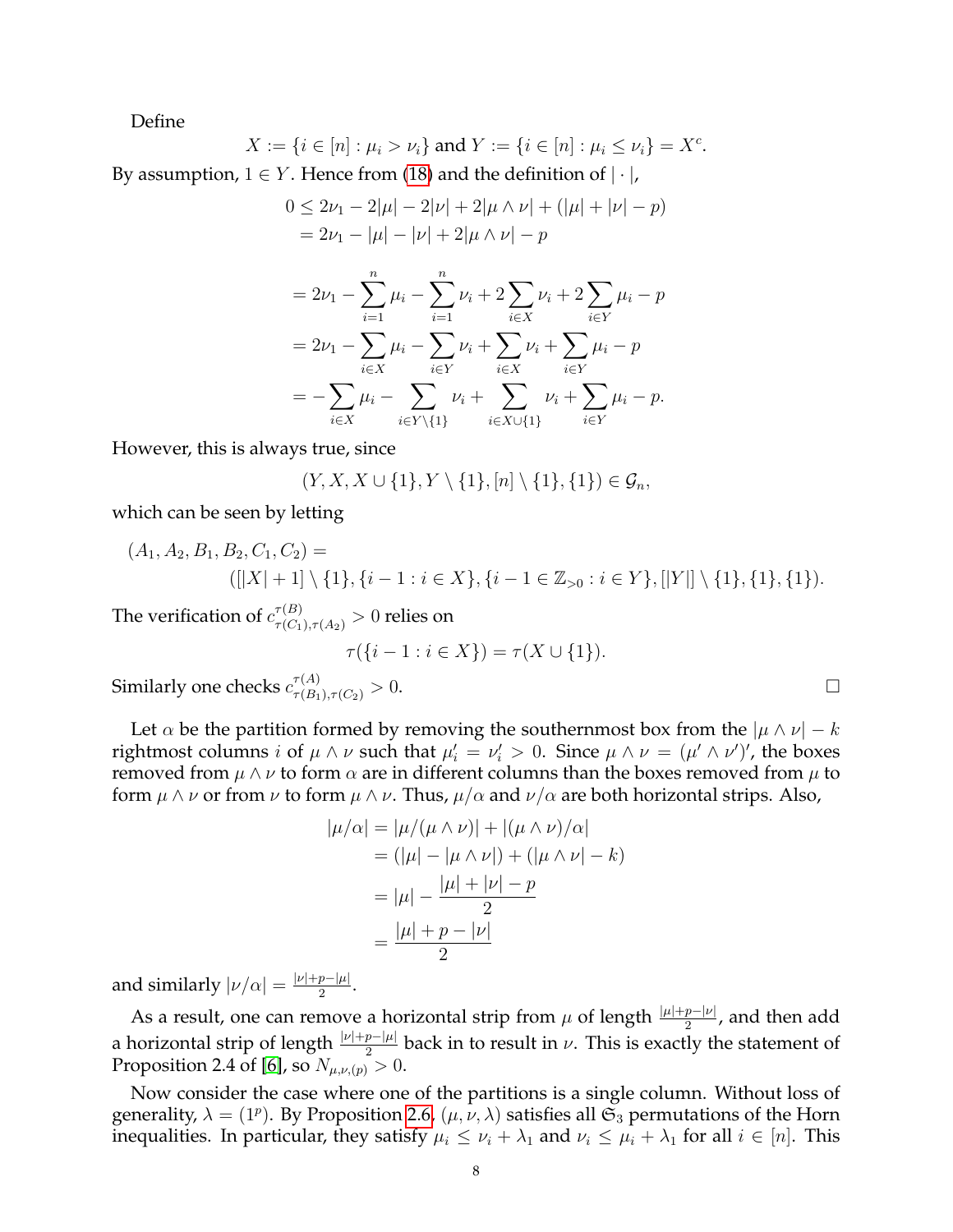implies that  $\mu_i \leq \nu_i + 1$  and  $\nu_i \leq \mu_i + 1$ , so  $\mu_i, \nu_i \leq (\mu \wedge \nu)_i + 1$  for all  $i \in [n + 1]$ , which is equivalent to saying that  $\mu/(\mu \wedge \nu)$  and  $\nu/(\mu \wedge \nu)$  are vertical strips.

Let  $k := \frac{|\mu| + |\nu| - p}{2}$  $\frac{|\nu|-p}{2}$ . As before,  $k\in\mathbb{Z}_{\geq 0}$  and  $k\leq |\mu\wedge\nu|.$ 

**Claim 3.2.** *There exist at least*  $|\mu \wedge \nu| - k$  *rows i such that*  $\mu_i = \nu_i > 0$ *.* 

*Proof.* Since  $\mu/(\mu \wedge \nu)$  is a vertical strip, there are  $|\mu/(\mu \wedge \nu)| = |\mu| - |\mu \wedge \nu|$  rows *i* such that  $\mu_i > \nu_i$ , and similarly there are  $|\nu| - |\mu \wedge \nu|$  rows  $i$  such that  $\mu_i < \nu_i$ . Let  $L = \max(\ell(\mu), \ell(\nu)).$ Since there are L rows where at least one of  $\mu_i$  or  $\nu_i$  is nonzero, this means that there are  $L - |\mu| - |\nu| + 2|\mu \wedge \nu|$  rows such that  $\mu_i = \nu_i > 0$ , so it suffices to prove that

$$
L - |\mu| - |\nu| + 2|\mu \wedge \nu| \ge |\mu \wedge \nu| - k.
$$

Rearranging the terms and substituting in for the definition of  $k$ , this becomes

$$
0 \le L - |\mu| - |\nu| + |\mu \wedge \nu| + \frac{|\mu| + |\nu| - p}{2}.
$$

Define

$$
X := \{i \in [L] : \mu_i > \nu_i\} \text{ and } Y := \{i \in [L] : \mu_i \le \nu_i\} = [L] \setminus X.
$$

Multiplying the above expression by 2 and using the definition of  $|\cdot|$ , we get:

$$
0 \le 2L - 2|\mu| - 2|\nu| + 2|\mu \wedge \nu| + (|\mu| + |\nu| - p)
$$
  
= 2L - |\mu| - |\nu| + 2|\mu \wedge \nu| - p  
= 2L - \sum\_{i=1}^{L} \mu\_i - \sum\_{i=1}^{L} \nu\_i + 2\sum\_{i \in X} \nu\_i + 2\sum\_{i \in Y} \mu\_i - p  
= 2L - \sum\_{i \in X} \mu\_i - \sum\_{i \in Y} \nu\_i + \sum\_{i \in X} \nu\_i + \sum\_{i \in Y} \mu\_i - p

We split the remainder of the proof of the claim into two cases: whether  $L < p$  or  $L \geq p$ . *Case 1:*  $(L < p)$  Here we can rewrite the above inequality as

$$
0 \leq -\sum_{i \in X} \mu_i - \sum_{i \in Y} \nu_i + \sum_{i \in X \cup ([p] \setminus [L])} \nu_i + \sum_{i \in Y \cup ([p] \setminus [L])} \mu_i + L - (p - L)
$$

However, this is always true, since

$$
(Y \cup ([p] \setminus [L]), X, X \cup ([p] \setminus [L]), Y, [L], [p] \setminus [L]) \in \mathcal{G}_n
$$

which can be seen by letting

 $(A_1, A_2, B_1, B_2, C_1, C_2) = ([[X]], X, Y, [[Y]], [[Y] + p - L] \setminus [[Y]], [[X] + p - L] \setminus [[X]]).$ The slightly trickier verification needed from (III)(3) is

$$
c_{\tau(C_1),\tau(A_2)}^{\tau(B)} = c_{\tau([|Y|-p+L]-[|Y|]),\tau(X)}^{\tau(X\cup([p]-[L]))} = c_{|Y|^{p-L},\tau(X)}^{\tau(X)+(L-|X|)^{p-L}} = c_{|Y|^{p-L},\tau(X)}^{\tau(X)+|Y|^{p-L}} > 0;
$$

the latter is obvious. The check  $c^{\tau(A)}_{\tau(B_1),\tau(C_2)}>0$  is analogous. *Case 2: (L*  $\geq$  *p)* Here we can instead rewrite the above inequality as

$$
0 \le 2(L - p) - \sum_{i \in X} \mu_i - \sum_{i \in Y} \nu_i + \sum_{i \in X} \nu_i + \sum_{i \in Y} \mu_i + p,
$$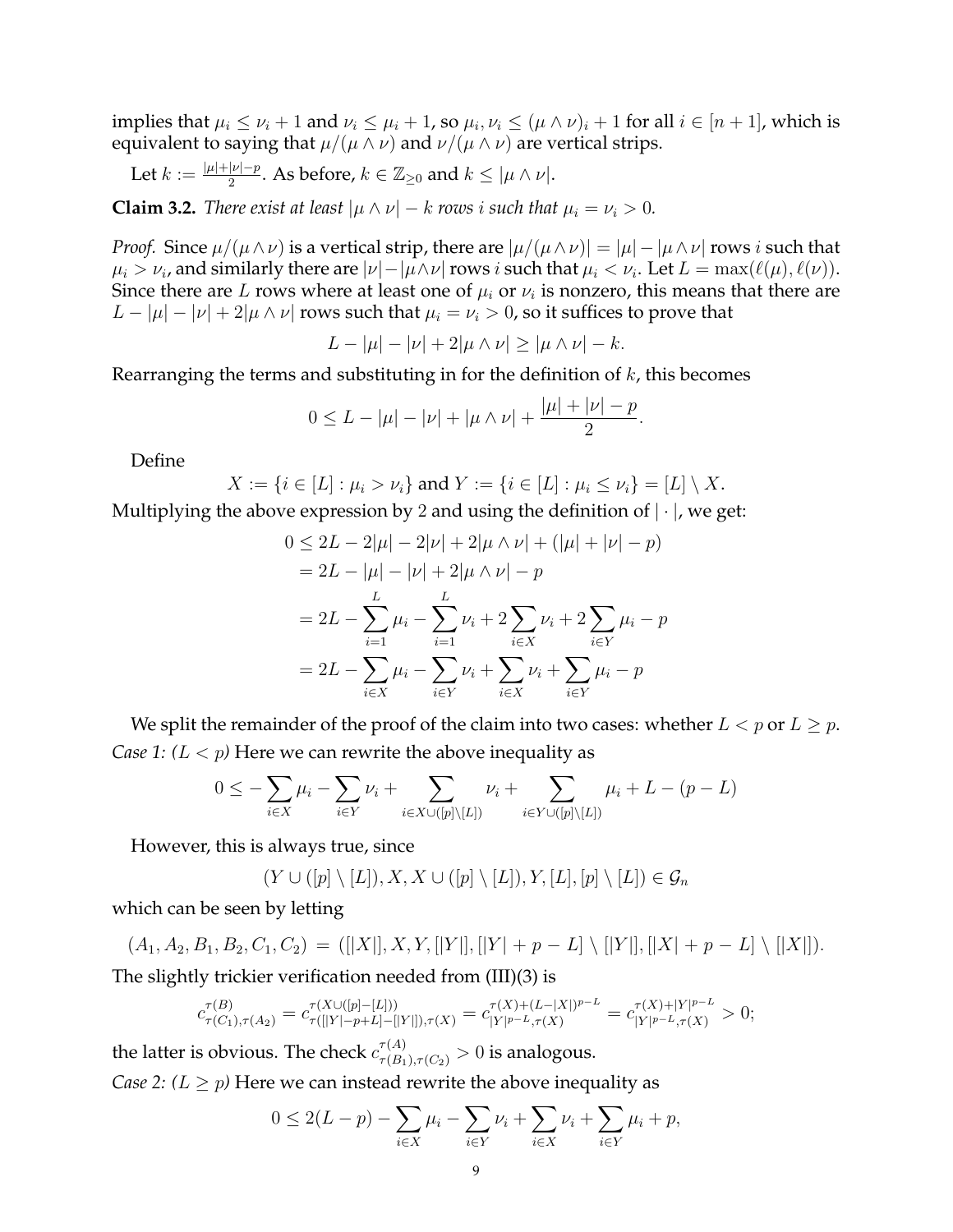and so it suffices to show

$$
0 \le -\sum_{i \in X} \mu_i - \sum_{i \in Y} \nu_i + \sum_{i \in X} \nu_i + \sum_{i \in Y} \mu_i + p.
$$

This is true since  $(Y, X, X, Y, [L], \emptyset) \in \mathcal{G}_n$  is just a subset-sum inequality.

Let  $\alpha$  be the partition formed by removing the rightmost box from the  $|\mu \wedge \nu| - k$  southernmost rows *i* of  $\mu \wedge \nu$  such that  $\mu_i = \nu_i > 0$ . Since the boxes removed from  $\mu \wedge \nu$  to form α are in different rows than the boxes removed from  $\mu$  to form  $\mu \wedge \nu$  or from  $\nu$  to form  $\mu \wedge \nu$ ,  $\mu/\alpha$  and  $\nu/\alpha$  are both vertical strips. In addition,

$$
|\mu/\alpha| = |\mu/(\mu \wedge \nu)| + |(\mu \wedge \nu)/\alpha|
$$
  
= (|\mu| - |\mu \wedge \nu|) + (|\mu \wedge \nu| - k)  
= |\mu| - \frac{|\mu| + |\nu| - p}{2}  
= \frac{|\mu| + p - |\nu|}{2}

and similarly  $|\nu/\alpha| = \frac{|\nu| + p - |\mu|}{2}$  $\frac{p-|\mu|}{2}$ .

As a result, one can remove a vertical strip from  $\mu$  of length  $\frac{|\mu|+p-|\nu|}{2}$ , and then add a vertical strip of length  $\frac{|\nu|+p-|\mu|}{2}$  back in to result in  $\nu$ . This is exactly the conjugate statement of Proposition 2.4 of [\[6\]](#page-9-0), so  $N_{\mu,\nu,(1^p)} > 0$ .

#### ACKNOWLEDGEMENTS

We thank Allen Knutson for and Nicolas Ressayre for helpful remarks on an earlier preprint version, respectively, concerning the history of Theorem [1.1,](#page-0-2) and the relationship between [\[2\]](#page-9-6) and this work. We are grateful to David Brewster for writing code essential for checking Conjecture [1.4,](#page-1-4) as part of his involvement in the NSF RTG funded ICLUE summer program. We used Anders Buch's Littlewood-Richardson calculator in our experiments. This work was partially supported by a Simons Collaboration grant, funding from UIUC's Campus Research Board, and an NSF RTG grant.

### **REFERENCES**

- <span id="page-9-8"></span>[1] P. Belkale, *Local systems on*  $\mathbb{P}^1 - S$  *for S a finite set*. Compositio Math. 129 (2001), no. 1, 67–86.
- <span id="page-9-6"></span>[2] P. Belkale and S. Kumar, *Eigenvalue problem and a new product in cohomology of flag varieties.* Invent. Math. 166 (2006), no. 1, 185–228.
- <span id="page-9-5"></span>[3] R. Bhatia, *Linear algebra to quantum cohomology: the story of Alfred Horn's inequalities.* Amer. Math. Monthly 108 (2001), no. 4, 289–318.
- <span id="page-9-7"></span>[4] E. Briand, R. Orellana, and M. Rosas, *Rectangular symmetries for coefficients of symmetric functions.* Electron. J. Combin. 22 (2015), no.3, Paper 3.15, 18.
- <span id="page-9-4"></span>[5] W. Fulton, *Eigenvalues, invariant factors, highest weights, and Schubert calculus.* Bull. Amer. Math. Soc. (N.S.) 37 (2000), no. 3, 209–249.
- <span id="page-9-0"></span>[6] S. Gao, G. Orelowitz, and A. Yong, *Newell-Littlewood numbers*, preprint, 2020. arXiv:2005.09012.
- <span id="page-9-1"></span>[7] H. Hahn, *On classical groups detected by the triple tensor product and the Littlewood-Richardson semigroup.* Res. Number Theory 2 (2016), Paper No. 19, 12 pp.
- <span id="page-9-3"></span>[8] A. Horn, *Eigenvalues of sums of Hermitian matrices.* Pacific J. Math. 12 (1962), 225–241.
- <span id="page-9-2"></span>[9] A. Klyachko, *Stable bundles, representation theory and Hermitian operators.* Selecta Math. (N.S.) 4 (1998), no. 3, 419–445.